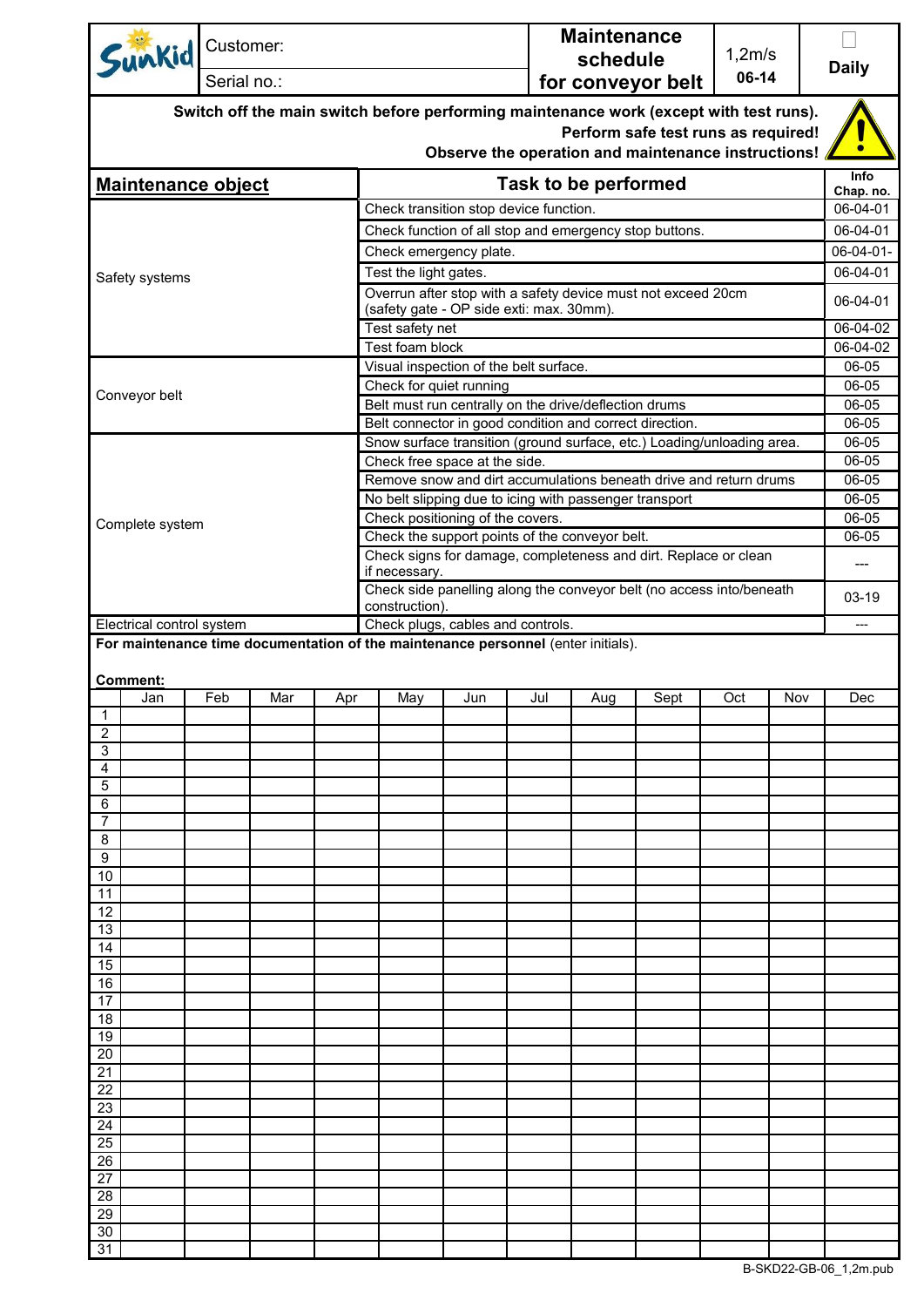|                                                                                   |     | Customer:   |     |                                                                                              |                                                                                                                |                                                     |     | <b>Maintenance</b><br>schedule |                                     |                | 1,2m/s   |                   |
|-----------------------------------------------------------------------------------|-----|-------------|-----|----------------------------------------------------------------------------------------------|----------------------------------------------------------------------------------------------------------------|-----------------------------------------------------|-----|--------------------------------|-------------------------------------|----------------|----------|-------------------|
| Sunkid                                                                            |     | Serial no.: |     |                                                                                              | for conveyor belt                                                                                              |                                                     |     | 06-15                          |                                     | <b>Monthly</b> |          |                   |
|                                                                                   |     |             |     |                                                                                              | Switch off the main switch before performing maintenance work (except with test runs).                         | Observe the operation and maintenance instructions! |     |                                | Perform safe test runs as required! |                |          |                   |
| <b>Maintenance object</b>                                                         |     |             |     |                                                                                              | <b>Task to be performed</b>                                                                                    |                                                     |     |                                |                                     |                |          | Info<br>Chap. no. |
| Safety systems                                                                    |     |             |     |                                                                                              | Test backstop device (if fitted)                                                                               |                                                     |     |                                |                                     |                |          | 06-04-01          |
| Emergency stop devices                                                            |     |             |     |                                                                                              | Check all safety equipment.                                                                                    |                                                     |     |                                |                                     |                |          | 06-04-01          |
|                                                                                   |     |             |     |                                                                                              | Check belt tension.                                                                                            |                                                     |     |                                |                                     |                |          | $03 - 16$         |
|                                                                                   |     |             |     |                                                                                              | Lubricate tension guide and screws.                                                                            |                                                     |     |                                |                                     |                | 06-06    |                   |
| Drive system                                                                      |     |             |     |                                                                                              | With reinforced bearing: visual inspection for grease leakage.                                                 |                                                     |     |                                |                                     |                |          |                   |
|                                                                                   |     |             |     |                                                                                              | Grease bearings (with the exception of reinforced bearings)<br>with grease nipple (every 200 operating hours). |                                                     |     |                                |                                     | 06-06          |          |                   |
|                                                                                   |     |             |     |                                                                                              | Test functionality of the light gates                                                                          |                                                     |     |                                |                                     |                | 06-04-01 |                   |
|                                                                                   |     |             |     |                                                                                              | Check the tensioning device with the return station belt tension,<br>re-tension if necessary.                  |                                                     |     |                                |                                     |                | $03-16$  |                   |
| Conveyor belt                                                                     |     |             |     |                                                                                              | Visual inspection for wear (traces of wear, friction points, etc.)                                             |                                                     |     |                                |                                     |                | ---      |                   |
| Return unit                                                                       |     |             |     |                                                                                              | OP snow plough: with the formation of sharp edges $\rightarrow$ grind away                                     |                                                     |     |                                |                                     |                | ---      |                   |
|                                                                                   |     |             |     |                                                                                              | Extraordinary cleaning of moving parts                                                                         |                                                     |     |                                |                                     |                |          |                   |
|                                                                                   |     |             |     | Check the general condition (rust, worn/protruding parts,<br>protruding fabric, sharp edges) |                                                                                                                |                                                     |     |                                |                                     | ---            |          |                   |
| Complete system                                                                   |     |             |     |                                                                                              | Check plastic parts for wear                                                                                   |                                                     |     |                                |                                     |                | ---      |                   |
|                                                                                   |     |             |     |                                                                                              | Check for loose screws                                                                                         |                                                     |     |                                |                                     |                | 06-02    |                   |
|                                                                                   |     |             |     |                                                                                              | Check the functions of the system during a test run.                                                           |                                                     |     |                                |                                     |                | ---      |                   |
| For maintenance time documentation of the maintenance personnel (enter initials). |     |             |     |                                                                                              |                                                                                                                |                                                     |     |                                |                                     |                |          |                   |
|                                                                                   | Jan | Feb         | Mar | Apr                                                                                          | May                                                                                                            | Jun                                                 | Jul | Aug                            | Sept                                | Oct            | Nov      | Dec               |
| Date:                                                                             |     |             |     |                                                                                              |                                                                                                                |                                                     |     |                                |                                     |                |          |                   |
| Name:                                                                             |     |             |     |                                                                                              |                                                                                                                |                                                     |     |                                |                                     |                |          |                   |

**Comment:**